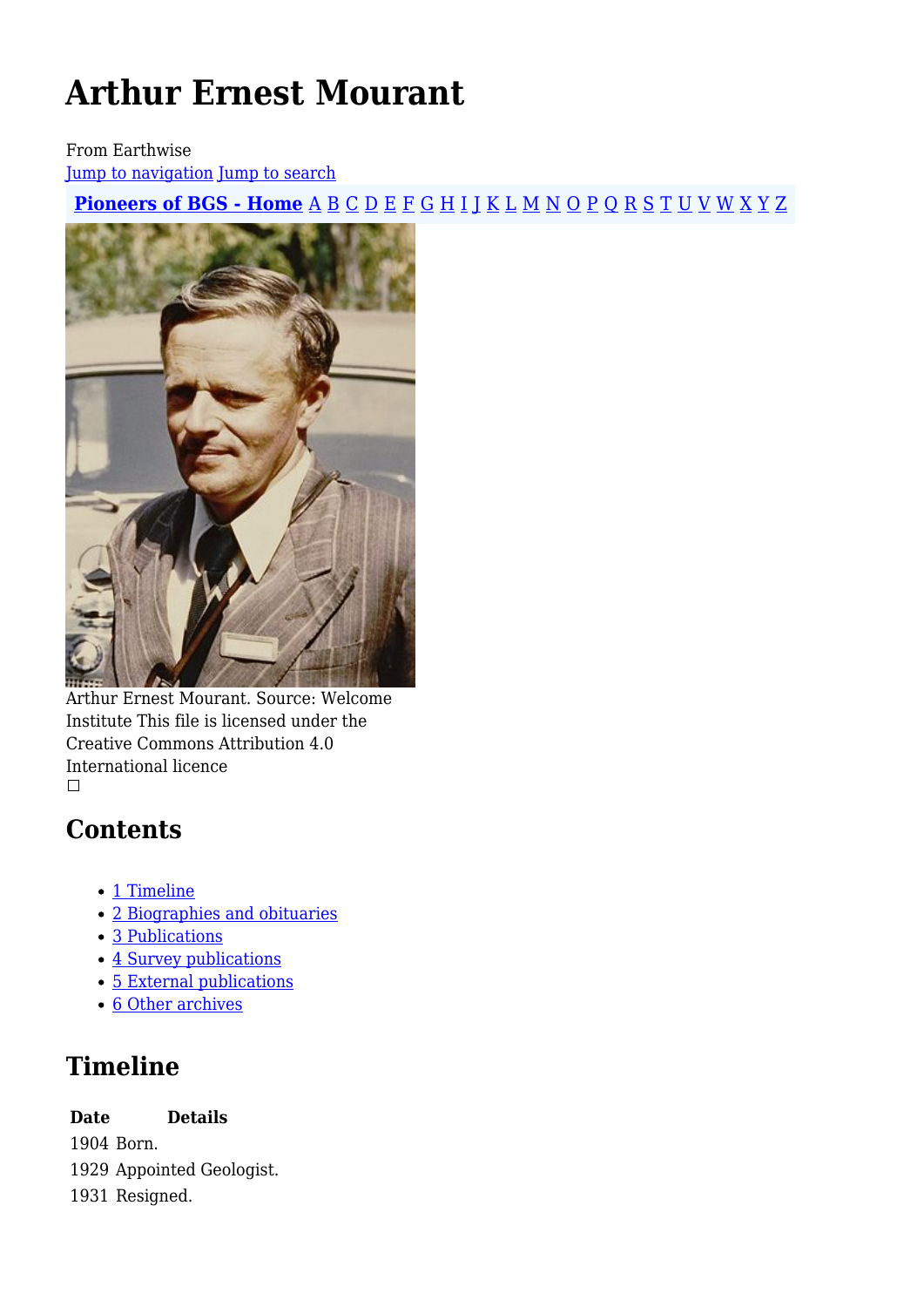### **Biographies and obituaries**

[Arthur Ernest Mourant 11 April 1904—2 9 August 1994](https://royalsocietypublishing.org/doi/pdf/10.1098/rsbm.1999.0023) Biographical Memoirs, Fellows, Royal Society London 45, 329–348 (1999) (With portrait)

[Mourant, Arthur Ernest](https://www.encyclopedia.com/science/encyclopedias-almanacs-transcripts-and-maps/mourant-arthur-ernest) — Encyclopedia.com

[Arthur Mourant](https://en.wikipedia.org/wiki/Arthur_Mourant) — Wikipedia article

[Arthur Ernest Mourant \(1904–1994\), FRS John Doubleday \(b.1947\) Jersey Museum and Art Gallery](https://artuk.org/discover/artworks/arthur-ernest-mourant-19041994-frs-260965/search/keyword:portrait-58326/page/316/view_as/list/sort_by/date_earliest/order/desc)

[Obituary: Arthur Mourant](https://www.independent.co.uk/news/people/obituary-arthur-mourant-1447112.html) Obituary, The Independent

[Arthur Ernest Mourant b.11 April 1904 d.29 August 1994](https://history.rcplondon.ac.uk/inspiring-physicians/arthur-ernest-mourant) — Royal College of Physicians

Roberts, D. F. (1997). "Obituary: Arthur Mourant (1904–1994)". Human Biology. 69 (2): 277–279

### **Publications**

#### **Works listed in the BGS Library catalogue**

### **Survey publications**

Price, D. ; Wright, W.B. ; Jones, R.C.B. ; Tonks, L.H. ; Calver, M.A. ; Mourant, A.E. ; Ramsbottom, W.H.C. : Whitehead, T.H. : Institute of Geological Sciences (1978). Geology of the country around Preston : Explanation of sheet 75. Miniprint ed. (Memoir (Sheet) Geological Survey of GB (England & Wales) - New Series; 75). London : HMSO.

Price, D. ; Wright, W.B. ; Jones, R.C.B. ; Tonks, L.H. ; Calver, M.A. ; Mourant, A.E. ; Ramsbottom, W.H.C. ; Whitehead, T.H. (1963). Geology of the country around Preston : Explanation of sheet 75. (Memoir (Sheet) Geological Survey of GB (England & Wales) - New Series). London : HMSO.

Bishop, A.C. ; Bisson, G. ; Mourant, A.E. ; Briden, J.C. ; Clark, R.A. ; Helm, D.G. ; Thomas, G.M. ; Renouf, J.T. ; Lees, G.J. ; Keen, D.H. (1989). Classical areas of British geology Jersey Description of 1:25 000 Channel Islands Sheet 2. (Classical Areas of British Geology Description of 1:25 000 Sheets). London : HMSO.

### **External publications**

Mourant, A.E. The ages of the rocks of Jersey : Bulletin de la Societe Jersiaise v.15(2) 1950 p.259-266.

Mourant, A.E. A catalogue of Earthquakes felt in the Channel islands : first supplement : Transactions La Societe Guernesiaise v.12, 1937 p.523-540.

Mourant, A.E. Conglomerates and grits in the Jersey Shales : Bulletin de la Societe Jersiaise v.11, 1931.

Mourant, A.E. (1931). Earthquakes of the Channel Islands and neighbouring countries: a seismological and historical account. Jersey : Societe Jersiaise.

Hey, M.H. ; Mourant, A.E. Epistilbite from Jersey : Bulletin de la Societe Jersiaise v.12, 1933 p.114.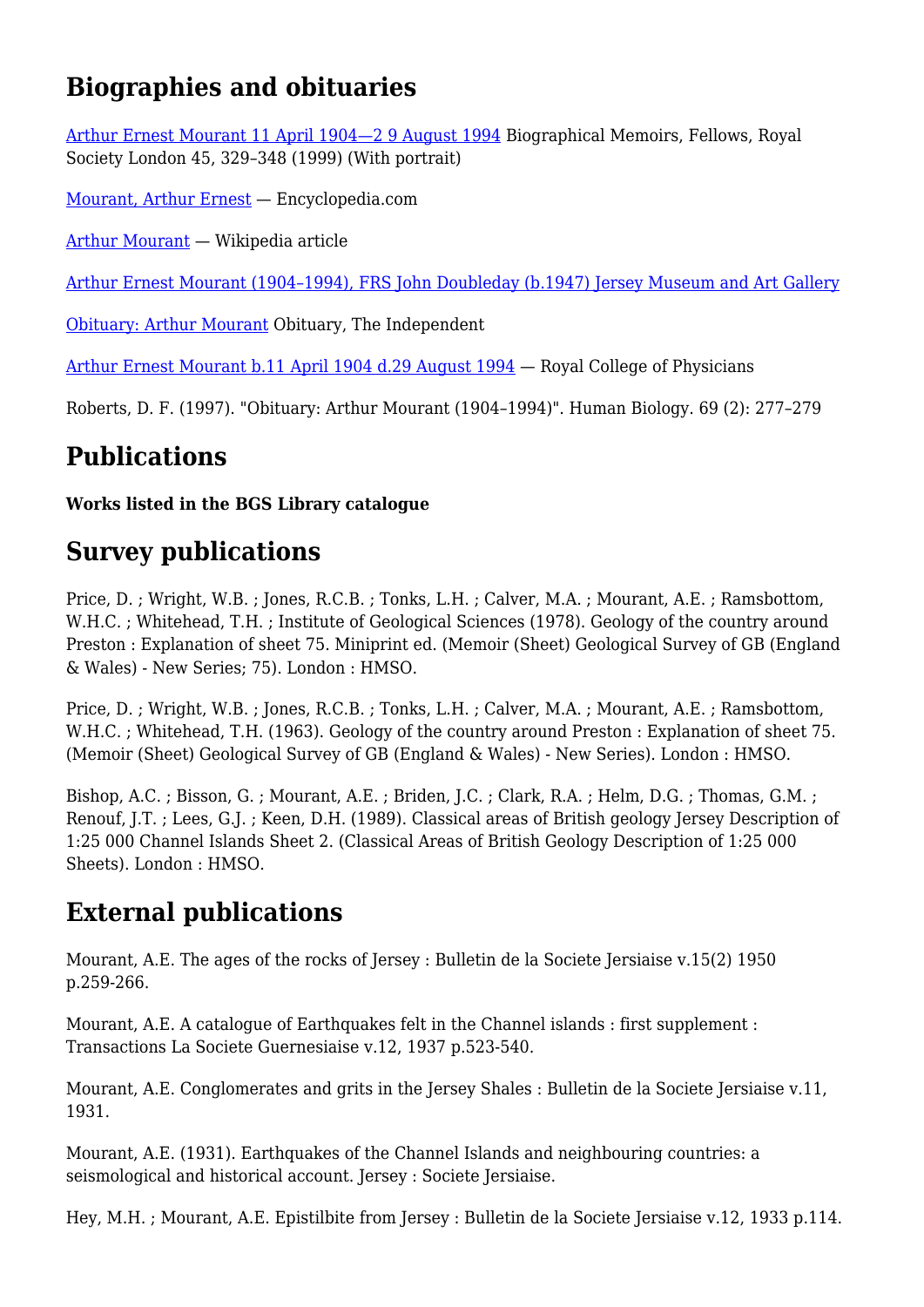Warren, I.P. : Mourant, A.E. A former cave with animal remains, at Corbiere Point, Guernsey : Transactions La Societe Guernesiaise v.12, 1937 p.541-549.

Mourant, A.E. The geological map of eastern Jersey : Bulletin de la Societe Jersiaise 16(2) 1954 p.217-221.

Mourant, A.E. The geology of eastern Jersey : Quarterly Journal of the Geological Society of London 89(3) 1933 p.273-307.

Mourant, A.E. The geology of the Ecrehous, Paternosters and Minquiers : Bulletin de la Societe Jersiaise v.12, 1933 p.180-183.

Mourant, A.E. The geology of the Islet : IN: N.V.L.Rybot, 1934, The islet of St. Helier & Elizabeth Castle. Jersey. p.136-139.

Wells, A.K. ; Mourant, A.E. ; International Geological Congress (1948). Jersey : guide to excursion C.18 of the 18th IGC. London : The Congress.

Mourant, A.E. ; Warren, J.P. ([1934]). Minerals and mining in the Channel Islands. Guernsey : Societe Guernesiaise.

Mourant, A.E. The minerals of Jersey : Bulletin de la Societe Jersiaise 18(1) 1961 p.69-90.

Mourant, A.E. Notes on the Holocene deposits of Jersey : Bulletin de la Societe Jersiaise 15(4) 1952 p.445-453.

Mourant, A.E. Orbicular rocks in the Channel Islands : Geological Magazine 69(2) 1932 p.77-83.

Bishop, A.C. ; Mourant, A.E. The petrography of some reefs off Herm and Jethou : a memorial to Mr. Dudley Attenborough : Transactions La Societe Guernesiaise 17(4) 1965 p.501-506.

Mourant, A.E. The Pleistocene deposits of Jersey : Bulletin de la Societe Jersiaise v.12, 1935 p.489-496.

Mourant, A.E. Raised beaches and other terraces of the Channel islands : Geological Magazine 70(2) 1933 p.58-66.

Bishop, A.C. ; Duff, B.A. ; Mourant, A.E. Rb-Sr whole-rock age determination of ther Jersey Andesite Formation, Jersey, C.I. by B.A.Duff : [Discussion] : Journal of the Geological Society of London 136(1) 1979 p.121-122.

Bishop, A.C. ; Couper, A.G. ; Mourant, A.E. Re-examination of the alleged occurrence of wollastonite and epistilbite in Jersey : Mineralogical Magazine 46, (341), 1982 504-506.

Mourant, A.E. Les roches volcaniques du Tregorrois en relation avec celles de Jersey : Memoires de la Societe Geologique et Mineralogique de Bretagne v.3, 1936, p.79-88.

Mourant, A.E. Spherulitic rhyolites of Jersey : Mineralogical Magazine 23(139) 1932 p.229-238.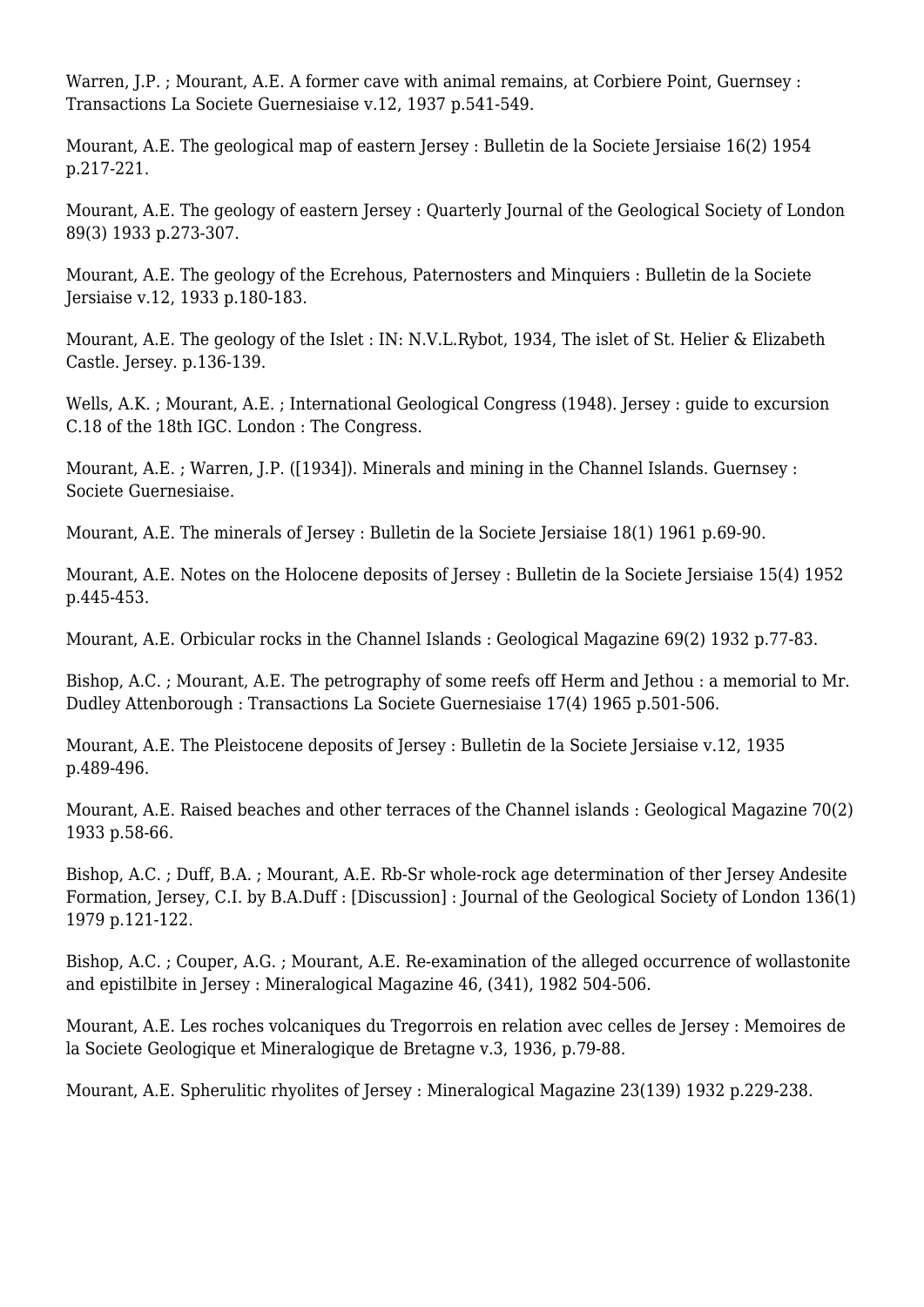## **Other archives**

[Papers of: Mourant, Arthur Ernest \(1904-1994\)](https://archiveshub.jisc.ac.uk/search/archives/1cbda18e-502d-39f4-bd90-155558bd0a24) Archives Hub

Retrieved from ['http://earthwise.bgs.ac.uk/index.php?title=Arthur\\_Ernest\\_Mourant&oldid=49444'](http://earthwise.bgs.ac.uk/index.php?title=Arthur_Ernest_Mourant&oldid=49444) [Category](http://earthwise.bgs.ac.uk/index.php/Special:Categories):

[Pioneers of the British Geological Survey](http://earthwise.bgs.ac.uk/index.php/Category:Pioneers_of_the_British_Geological_Survey)

### **Navigation menu**

### **Personal tools**

- Not logged in
- [Talk](http://earthwise.bgs.ac.uk/index.php/Special:MyTalk)
- [Contributions](http://earthwise.bgs.ac.uk/index.php/Special:MyContributions)
- [Log in](http://earthwise.bgs.ac.uk/index.php?title=Special:UserLogin&returnto=Arthur+Ernest+Mourant&returntoquery=action%3Dmpdf)
- [Request account](http://earthwise.bgs.ac.uk/index.php/Special:RequestAccount)

#### **Namespaces**

- [Page](http://earthwise.bgs.ac.uk/index.php/Arthur_Ernest_Mourant)
- [Discussion](http://earthwise.bgs.ac.uk/index.php?title=Talk:Arthur_Ernest_Mourant&action=edit&redlink=1)

 $\overline{\phantom{a}}$ 

### **Variants**

#### **Views**

- [Read](http://earthwise.bgs.ac.uk/index.php/Arthur_Ernest_Mourant)
- [Edit](http://earthwise.bgs.ac.uk/index.php?title=Arthur_Ernest_Mourant&action=edit)
- [View history](http://earthwise.bgs.ac.uk/index.php?title=Arthur_Ernest_Mourant&action=history)
- [PDF Export](http://earthwise.bgs.ac.uk/index.php?title=Arthur_Ernest_Mourant&action=mpdf)

 $\Box$ 

#### **More**

#### **Search**

Search  $\parallel$  Go

#### **Navigation**

- [Main page](http://earthwise.bgs.ac.uk/index.php/Main_Page)
- [Recent changes](http://earthwise.bgs.ac.uk/index.php/Special:RecentChanges)
- [Random page](http://earthwise.bgs.ac.uk/index.php/Special:Random)